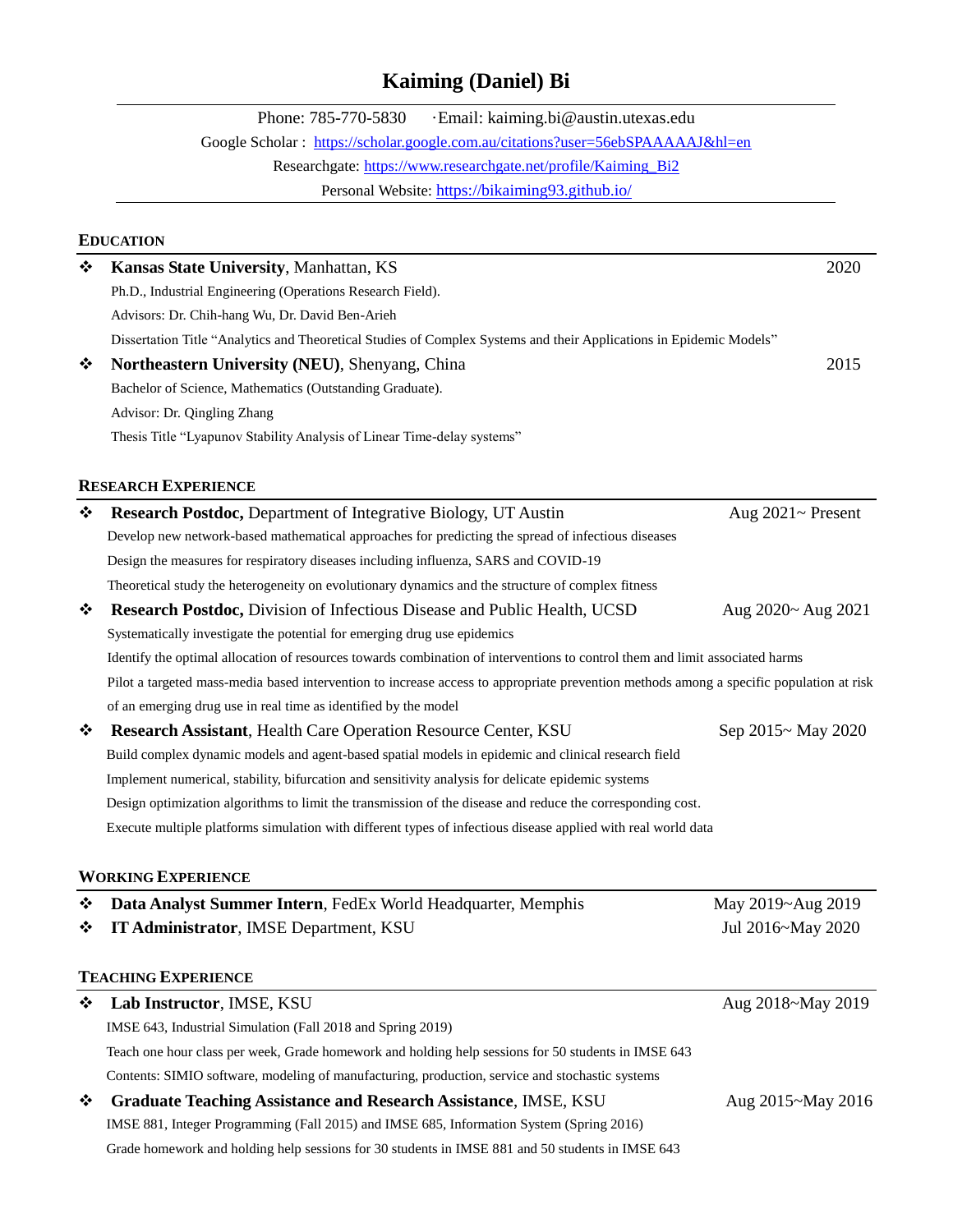Contents: simplex methods, duality theory, integer programming, transportation methods, PHP and HTML language

### **JOURNAL PUBLICATIONS**

### **Published:**

- 1. **Kaiming Bi,** Dong Lin, Yiliang Liao, Chih-Hang (John) Wu, Pedram Rarandoush. "Additive manufacturing embraces big data." Progress in Additive Manufacturing (2021), DOI:10.1007/s40964-021-00172-8.
- 2. **Kaiming Bi**, Yuyang Chen, Songnian Zhao, David Ben-Arieh, and Chih-Hang John Wu. "A new zoonotic visceral leishmaniasis dynamic transmission model with age-structure." Chaos, Solitons & Fractals 133 (2020): 109622. IF:5.944.
- 3. **Kaiming Bi**, Yuyang Chen, Chih-Hang John Wu, and David Ben-Arieh. "A Memetic Algorithm for Solving Optimal Control Problems of Zika Virus Epidemic with Equilibriums and Backward Bifurcation Analysis." Communications in Nonlinear Science and Numerical Simulation (2020): 105176. IF:4.260.
- 4. Yuyang Chen, **Kaiming Bi**, Chih-Hang (John) Wu, David Ben-Arieh, "A New Evidence-Based Optimal Control in Healthcare Delivery: A Better Clinical Treatment Management for Septic Patients" Computer & Industrial Engineering, November, 2019, DOI: [/10.1016/j.cie.2019.106010.](https://doi.org/10.1016/j.cie.2019.106010) IF:5.431.
- 5. **Kaiming Bi,** Yuyang Chen, Songnian Zhao, Yan Kuang, Chih-Hang (John) Wu. "Current Visceral Leishmaniosis Research: A Research Review to Inspire Future Study", BioMed Research International, July 2018, DOI: 10.1155/2018/9872095. IF:3.411.
- 6. Songnian Zhao, Chih-Hang Wu, Yan Kuang, **Kaiming Bi**, Davide Ben-Arieh. "Risk Perception and Human Behaviors in Epidemics," IIE Transactions on Healthcare Systems Engineering, March, 2018, DOI: 10.1080/24725579.2018.1464085.
- 7. **Kaiming Bi**, Yuyang Chen, Songnian Zhao, David Ben-Arieh, Chih-Hang (John) Wu. "Modeling Learning and Forgetting Processes with the corresponding impacts on Human Behaviors in Infectious Disease Epidemics," Computer & Industrial Engineering, March, 2018, DOI: /10.1016/j.cie.2018.04.035. IF:5.431.
- 8. Chen, Yuyang, **Kaiming Bi**, Songnian Zhao, David Ben-Arieh, and Chih-Hang John Wu. "Modeling individual fear factor with optimal control in a disease-dynamic system." Chaos, Solitons & Fractals 104 (2017): 531-545. IF:5.944.
- 9. Songnian Zhao, Yan Kuang, Chih-Hang Wu, David Ben-Arieh, Marcelo Ramalho-Ortigao, and **Kaiming Bi**. "Zoonotic visceral leishmaniasis transmission: modeling, backward bifurcation, and optimal control." Journal of mathematical biology 73, no. 6-7 (2016): 1525-1560. IF:2.319.
- 10. **Kaiming Bi**, "Aim at College-coaching Legends", Science and Technology Innovation Herald (In Chinese), ISSN 1674-098X CN 11-5640/N, 2014, (26).
- 11. **Kaiming Bi**, "Mathematics Modeling of Reconstructing Shredded Documents", Value Engineering (In Chinese), ISSN 1006-4311 CN 13-1085/N, 2014, (25).

#### **Submitted:**

- 1. **Kaiming Bi,** Yuyang Chen, Chih-Hang (John) Wu, Davide Ben-Arieh. "A New Learning-Based Impulse Control with Event Triggered Conditions for the Epidemic Dynamic System". IEEE Transactions on Systems, Man and Cybernetics: Systems (Under second-round Review). IF: 9.309.
- 2. Yuyang Chen, **Kaiming Bi**, Chih-Hang (John) Wu, Davide Ben-Arieh. "A Computational Scheme for Stochastic Optimal Control Systems with Variance Constraint". IET Control Theory & Applications (Under first-round Review). IF:3.526.
- 3. Yuyang Chen, **Kaiming Bi**, Chih-Hang (John) Wu, Davide Ben-Arieh. "A New Bayesian Optimization Algorithm for Complex High-Dimensional Disease Epidemic Systems and Related Computational Studies". IEEE Transactions on Cybernetics (Under first-round Review). IF:11.079.
- 4. Annick Borquez, Ietza Bojorquez, Javier Cepeda, **Kaiming Bi**, Alicia Vera, Natasha Martin, Steffanie Strathdee. "Mixed-methods qualitative and modeling study estimating the feasibility and impact of providing HIV treatment and opiate agonist therapy in prison on HIV incidence among people who inject drugs in Tijuana, Mexico". Drug and Alcohol Dependence. IF:3.951.
- 5. **Kaiming Bi,** Jose Luis Herrera-Diestra, Zhanwei Du, Graham Gibson, Maureen Johnson-Leon, Lauren Meyers. "The risk of the Omicron outbreak in the Low and Middle-income countries (LMICs)". Emerging Infectious Diseases. IF:6.883.

**Working Papers:**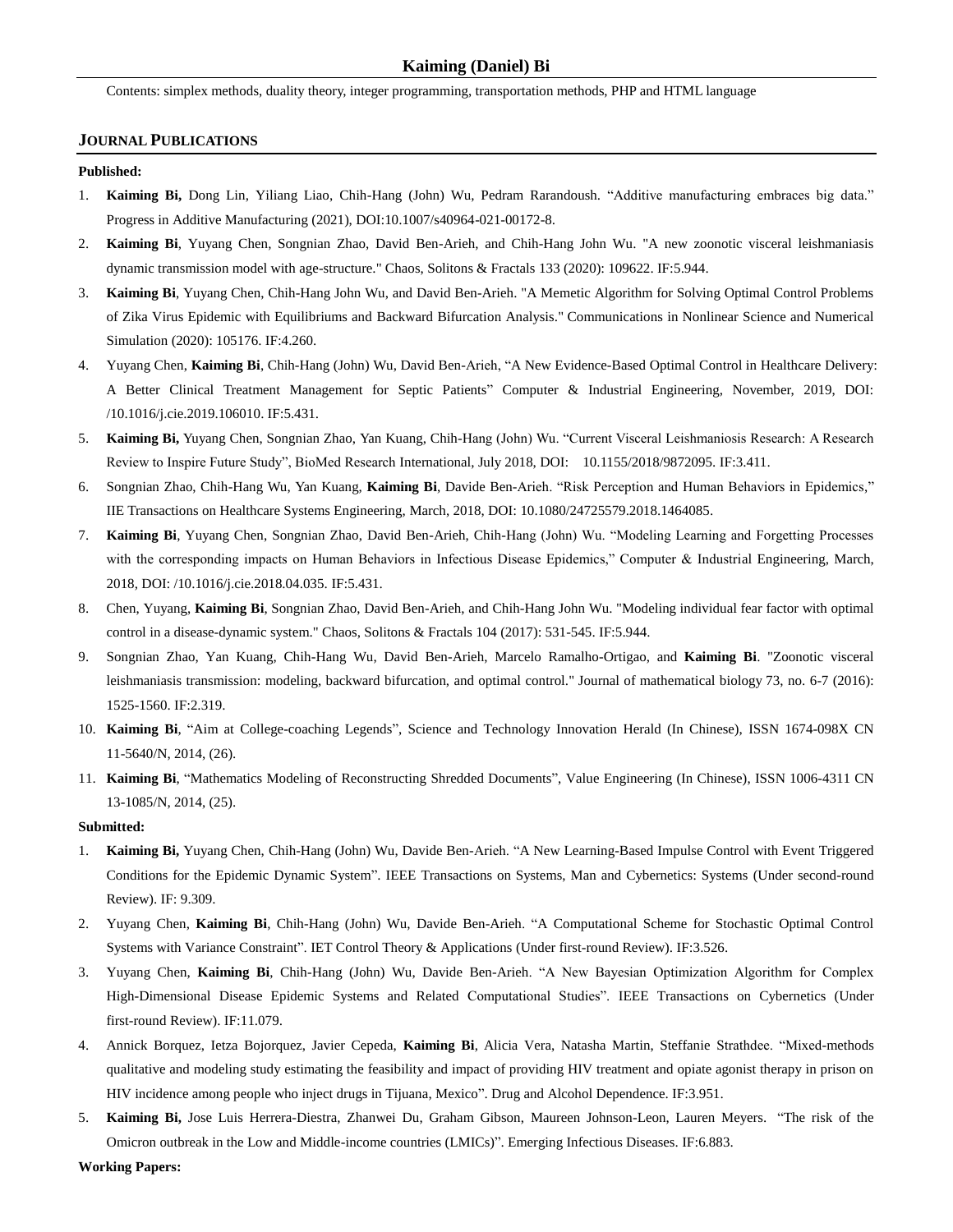# **Kaiming (Daniel) Bi**

- 1. **Kaiming Bi,** Tommi Gaines, Pete Davidson, Steffanie Strathdee, Annick Borquez. "The Contribution of drug sharing to the prescription opioids' epidemic: a dynamic modeling study with heterogeneous analysis". (In draft finalizing)
- 2. **Kaiming Bi,** Jose Luis Herrera-Diestra, Spencer Fox, Alessandro Vespihnani, Joel Miller, Lauren Meyers. "How far is the herd immunity?": A modeling-based study of vaccination-induced immunity and disease-induced immunity through the network. (In draft finalizing)

## **CONFERENCE PUBLICATIONS AND POSTERS**

- 1. Anass Bouchnita, **Kaiming Bi**, Spencer Fox, Zhanwei Du, Lauren Meyers. "Individual- and population-level immunity modulates key epidemiological characteristics of COVID-19." In the 5th Workshop on Virus Dynamics, 2021.
- 2. **Kaiming Bi**, Tommi Gaines, Peter Davidson, Steffanie Strathdee and Annick Borquez. "The Contribution of Drug Sharing to the Prescription Opioids' Epidemic: A Dynamic Modeling Study." In the 83<sup>rd</sup> CPDD Annual Scientific Meeting. Poster. The College on Problems of Drug Dependence (CPDD), 2021.
- 3. **Kaiming Bi**, Yuyang Chen, Chih-Hang Wu and David Ben-Arieh. "Prevention strategy of Zika Virus Epidemic Using Memetic Algorithm and optimal control." In IISE Annual Conference. Proceedings. Institute of Industrial and Systems Engineers (IISE), 2019.
- 4. Chen, Yuyang, **Kaiming Bi**, Chih-Hang Wu and David Ben-Arieh. "A Computational Scheme to Stochastic Optimal Control with Variance Constraint." In IISE Annual Conference. Proceedings. Institute of Industrial and Systems Engineers (IISE), 2019.
- 5. **Kaiming Bi**, Yuyang Chen, Chih-Hang Wu and David Ben-Arieh,. "An agent-based model of individual forgetting and learning behavior in Epidemics." In IISE Annual Conference. Proceedings. Institute of Industrial and Systems Engineers (IISE), 2018.
- 6. Chen, Yuyang, **Kaiming Bi**, Chih-Hang Wu and David Ben-Arieh. "A New Zoonotic Visceral Leishmaniosis Dynamic Transmission Model with Age-Structure." In IISE Annual Conference. Proceedings. Institute of Industrial and Systems Engineers (IISE), 2018.
- 7. **Kaiming Bi**, Yuyang Chen, Chih-Hang Wu, David Ben-Arieh, Songnian Zhao, and Yan Kuang. "A New Evidence Based Optimal Control (EBOC) Method for Better Sepsis Clinical Treatment." In IISE Annual Conference. Proceedings. Institute of Industrial and Systems Engineers (IISE), 2017.
- 8. Chen, Yuyang, **Kaiming Bi**, Chih-Hang Wu, David Ben-Arieh, Songnian Zhao, and Yan Kuang. "An Individual Fear Factor model for Information Transmission and Human behavior with Stability Analysis." In IISE Annual Conference. Proceedings. Institute of Industrial and Systems Engineers (IISE), 2017.

## **PRESENTATIONS**

- 1. "A Novelty Evidence based Convolutional Event Trigger Control System." INFORMS Annual Conference, 2019.
- 2. "Dynamic Modeling, Analysis and Optimal Control in Epidemic Modeling." IMSE Graduate Seminar
- 3. "Quantum-based Memetic Algorithm and the applications in Optimization", IISE Annual Conference, 2019
- 4. "Memetic Algorithm for Optimal Control of Zika Virus Epidemic with Bifurcation Analysis." INFORMS Annual Conference, 2018.
- 5. "Agent-based model of human behavior in Epidemics." IISE Annual Conference, 2018.
- 6. "New Evidence Based Optimal Control for Better Sepsis Clinical Treatment." IIE Annual Conference, 2017.

## **JOURNAL REVIEW EXPERIENCE**

- Journal of Advances in Mathematics and Computer Science
- Journal of Scientific Research and Reports
- $\triangle$  Computer & Industrial Engineering
- **EEE** Transactions on Cybernetics
- ❖ American Journal of Operations Research
- ❖ African Journal of Environmental Science and Technology
- **❖** African Journal of Mathematics and Computer Science Research
- ❖ Complexity